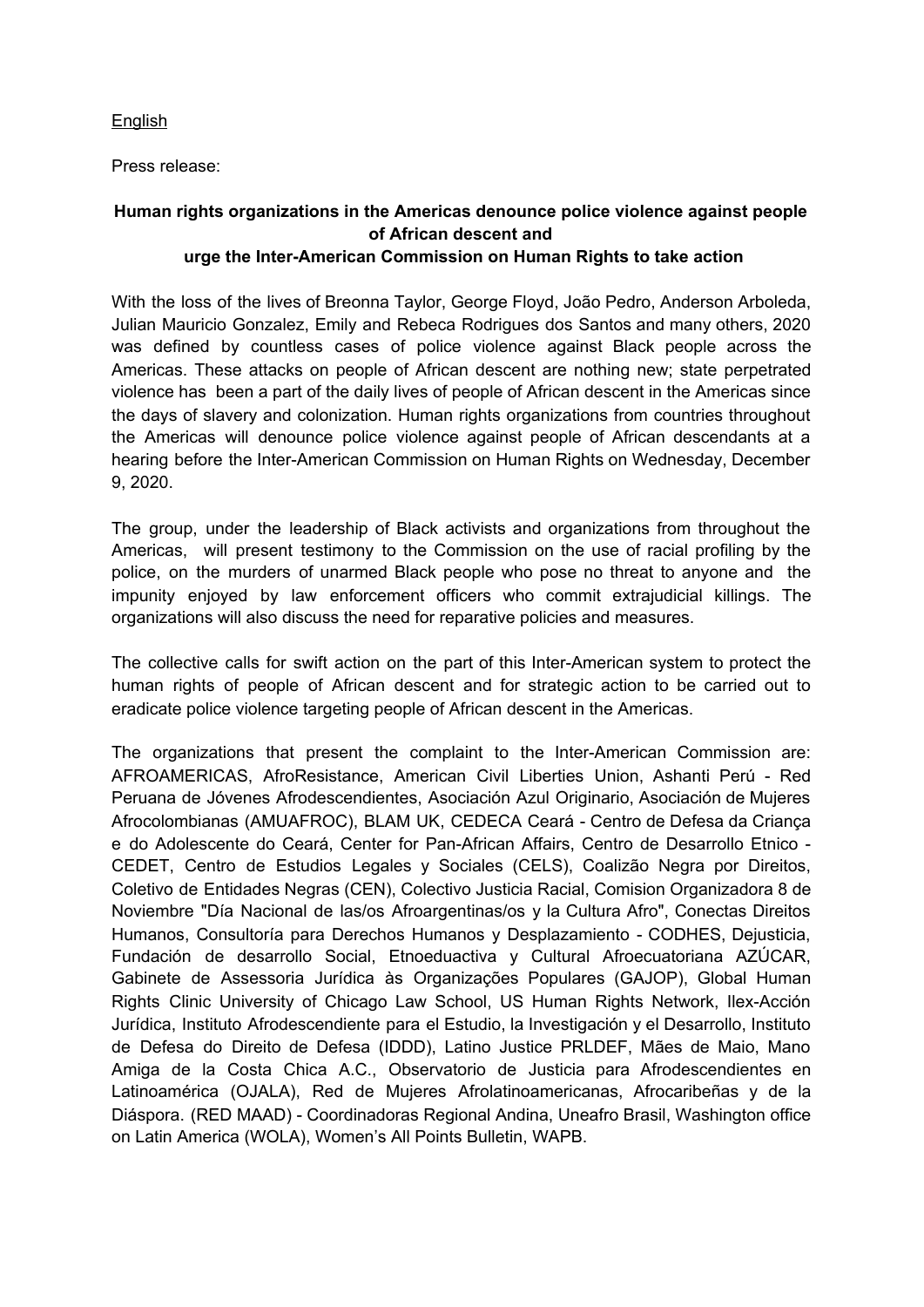The hearing will be held in virtual format on December 9, 2020, at 4 pm (EST). Register to watch the hearing at: https://bit.ly/racismcidh

The hearing will also be broadcast live on the Facebook page of the Inter-American Commission on Human Rights.

Contact in English: Kerry McLean, kmclean@ushrnetwork.org

**Portugues** 

## **Release de imprensa:**

## **Movimento negro e organizações de direitos humanos da América Latina e América do Norte denunciam a violência policial contra negros na Comissão Interamericana de Direitos Humanos**

Com as vidas perdidas de Breonna Taylor, George Floyd, João Pedro, Anderson Arboleda, Julian Mauricio Gonzalez, Alexander Martínez, Emily e Rebeca Rodrigues dos Santos, o ano de 2020 foi marcado por inúmeros casos de violência policial contra pessoas negras por toda a América. Tais ataques não são uma novidade para a diaspora africana, que vivencia diariamente uma violação perpetuada pelo Estado desde a escravidão do do processo de colonização. Esse cenário de violência sistêmica fundada no racismo estrutural será denunciado por movimentos negros e organizações de direitos humanos na Comissão Interamericana de Direitos Humanos nesta quarta-feira, 09/12, às 18h (BSB).

Dentre as principais questões que serão trazidas para atenção da Comissão nesta temática, as organizações debaterão o uso de perfilamento racial para abordagens violentas pela polícia, os assassinatos gerados pelo abuso da força das autoridades policiais, a legitimação da impunidade dos agentes que praticam essas violações e ausências de políticas de reparação por parte dos países.

A proposta do coletivo é pleitear uma atuação enérgica por parte do órgão do sistema interamericano de proteção aos direitos humanos para que seja realizada uma ação estratégica em toda região capaz de sustar esse problema e violação sistemática de direitos comuns entre os países da América.

As organizações que apresentarão a denúncia na Comissão Interamericana são: AFROAMERICAS, AfroResistance, American Civil Liberties Union, Ashanti Perú - Red Peruana de Jóvenes Afrodescendientes, Asociación Azul Originario, Asociación de Mujeres Afrocolombianas (AMUAFROC), BLAM UK, CEDECA Ceará - Centro de Defesa da Criança e do Adolescente do Ceará, Center for Pan-African Affairs, Centro de Desarrollo Etnico - CEDET, Centro de Estudios Legales y Sociales (CELS), Coalizão Negra por Direitos, Coletivo de Entidades Negras (CEN), Colectivo Justicia Racial, Comision Organizadora 8 de